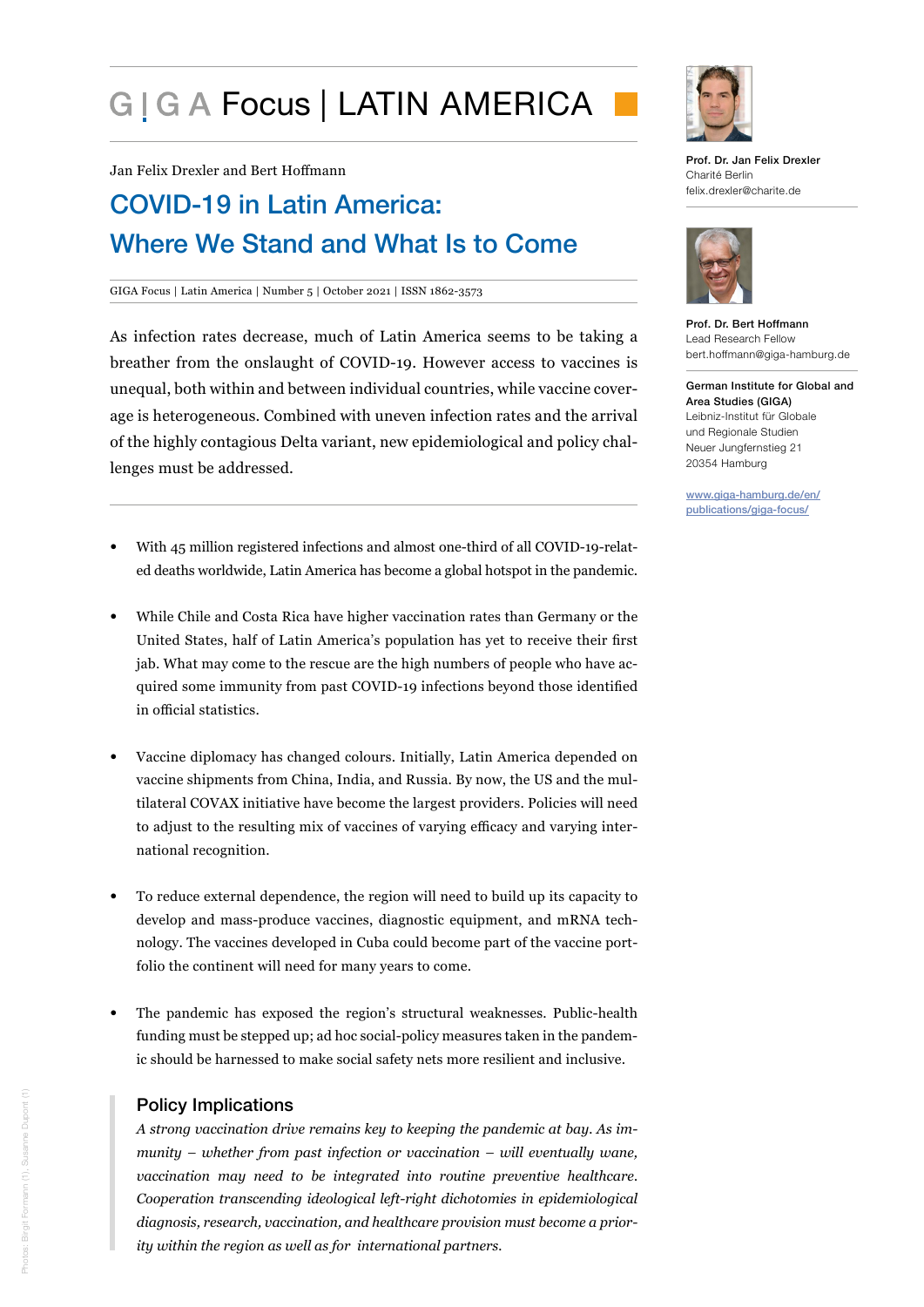#### The Latin American Drama: Is the Worst Over?

Despite being home to just 8.4 per cent of the world's population, Latin America and the Caribbean has accounted for almost one-third of COVID-19-related deaths to date. This includes the world's second-highest death toll on the country level (Brazil) and the world's highest registered rate of deaths per capita (Peru; see Figure 1). The tragic milestone of a million deaths regionally was passed as early as May 2021.



#### **Figure 1 Cumulative Confirmed COVID-19 Deaths per Million People, 19 October 2021**

*Limited testing and challenges in the attributuion of the cause of death means that the number of confirmed deaths may not be an accurate count of the true number of deaths from COVID-19.*

*Source: Our World in Data 2021.*

The horrendous death toll in Latin America and the Caribbean comes despite a population with a median age of 31, and hence much younger than that of the United States (median age 38.5) or Europe (42.5). The case of Peru – which for years had some of the highest economic growth rates on the continent – highlights that the death toll is no mere function of gross domestic product. Instead, the pandemic has brutally exposed the region's structural weaknesses: strained and underfunded healthcare systems, late and limited access to vaccines, deep-seated social inequalities, extensive informal-labour practices, unhealthy diets leading to widespread obesity, insufficient state capacity, and incoherent policies have all contributed to this painful outcome.

Beyond the epidemiological drama, the economic and social fallout from disrupted global trade and travel as well as from lockdown measures has been enormous, from steep economic decline, to psychological suffering, to lost educational potential. A recent study estimates that 22 million more people fell into poverty in the region in 2020, with a significant impact on children (ECLAC and PAHO 2021: 3). It also stressed that in what is the world's most unequal region "socioeconomic vulnerability is highly correlated with the severity of COVID-19 infection and mortality" (ECLAC and PAHO 2021: 18).

The COVID-19 pandemic has also shown that early advances are not the same as long-term success. Israel, the United Kingdom, and the US had been frontrunners in the vaccination drive; by late 2021, however, not only have their vaccination rates become stagnant but their COVID-19 infections per capita are higher than those of South America. Certainly, significant undercounting due to insufficient testing or test avoidance must be taken into account here. But still: while in Israel, the UK,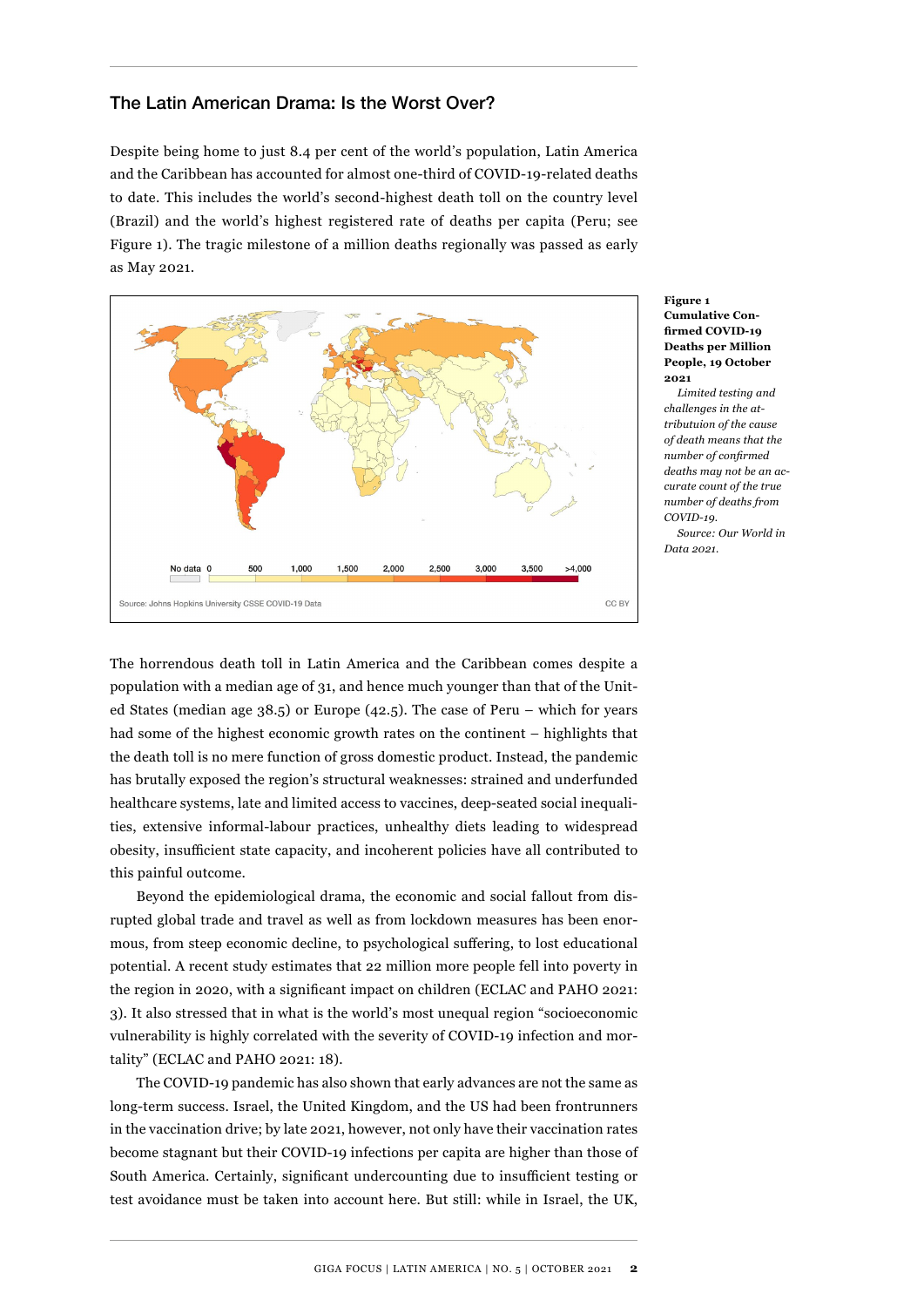and the US infection rates have gone up since summer 2021, in South America reported infection, hospitalisation, and death rates have all been in decline. There are three main factors likely explaining this trend:

- The seasonal effect, since the Southern Hemisphere is now past winter season.
- The progress of vaccination campaigns. Most Latin American countries have by now attained vaccination coverage rates of around 30 to 60 per cent of their populations, which is far higher than in other tropical regions such as sub-Saharan Africa.
- A large share of the population have acquired some level of immunity from having experienced infection, whether diagnosed or not.

However, the highly contagious Delta variant of SARS-CoV-2 – a so-called variant of concern (VOC) which has swept most of the world already – is only now making its full entry into South America. It arrived earlier this summer in the Caribbean, which in its wake would see soaring infection rates. Barbados currently tops global tables with a seven-day incidence rate of more than 700 infections per 100,000 people.

So how much light is there at the end of the tunnel for Latin America? Is the worst over, really? To tackle this question we look at the uneven vaccination process in the region; at the heterogenous levels of past infections conferring some level of immunity; at the delayed arrival of the Delta variant in parts of the region; and, at the complex mix of vaccines applied and the implications hereof. We then address the need to strengthen pandemic preparedness to overcome external dependence, before finally identifying necessary steps towards rectifying the societal and economic damage the pandemic has wreaked regionally.

## Large-Scale but Uneven Vaccination

The absolute scarcity of vaccines marking the initial phase of the pandemic has since given way to a highly uneven process of vaccination in the region – between countries, within countries, and also with regards to the types of vaccines available. In the last few months, almost all Latin American countries have significantly advanced their vaccination programmes (see Figure 2 below). But it is worth distinguishing between three sub-regions here:

- Across South America, almost two-thirds of the population have received at least their first shot; only Venezuela's vaccination rate is below the global average.
- In Central America the picture is mixed: significant progress in Costa Rica, El Salvador, and Panama; low vaccination rates in Guatemala, Honduras, and Nicaragua; in Mexico, a middle ground has been reached, being almost on par with Colombia and Peru but clearly below South America's leaders Argentina, Brazil, Chile, and Uruguay.
- In the Caribbean, initially clever vaccine diplomacy made a number of states vaccination pioneers (Hoffmann 2021). However, these campaigns soon stagnated; by now, vaccination rates largely trail behind those on the Latin American mainland. Cuba is a notable exception: it started vaccination later than others, but almost 90 per cent of the population have received at least a first dose.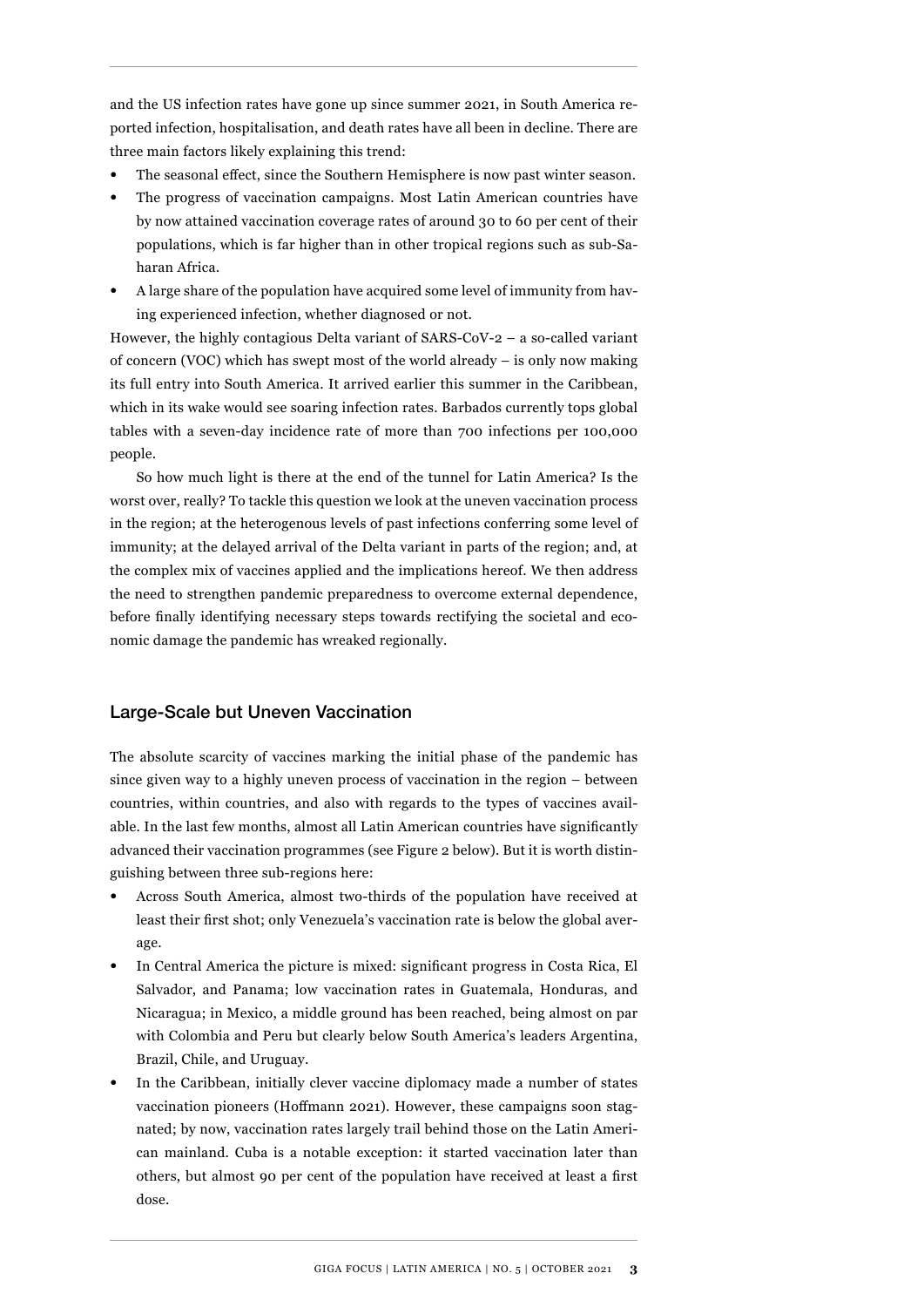In many places, vaccine availability is still a bottleneck. Another issue – also very unevenly distributed – is vaccine hesitancy. In Brazil, for instance, publichealth institutions have a long-standing reputation for social progress, and over the decades vaccinations have acquired broad acceptance. This has prevailed over social media disinformation and the negationist attitude of the federal government. The metropoles Rio de Janeiro and São Paulo by now boast higher vaccination rates than Berlin or New York.



#### **Figure 2 Share of People Vaccinated against COVID-19 in Latin American and Caribbean Countries, 18 October 2021**

*Alternative definitions of a full vaccination, e.g. having been infected with SARS-CoV-2 and having 1 dose of a 2-dose protocol, are ignored to maximise comparability between countries. Source: Our World in* 

*Data 2021.*

Nevertheless in other countries, including many in the Caribbean, health authorities are battling with vaccine scepticism, even as the Delta variant sweeps the region with force. In the small island state of Dominica, for instance, as early as 1 April 2021 some 25 per cent of the population had received their first jab, putting the country at the vanguard. However since then the vaccination campaign has advanced at snail's pace: standing at less than 35 per cent by 1 October 2021. Dr. Carissa Etienne, Director of the Pan American Health Organization (PAHO) and herself a native of Dominica, recently noted: "Even when vaccines are available, persons are not coming forward" (PAHO 2021).

In Jamaica, the vaccination rate is lower still. Less than 10 per cent of the population have been fully vaccinated. According to one 2020 survey, 72 per cent of Jamaicans reportedly said they would not accept a COVID-19 vaccine (cited in CARPHA 2021: 2). However, surveys fail to provide satisfactory explanations. In the one carried out by the Caribbean Public Health Agency, respondents most often offered the standard answers: that they were concerned about possible side effects; did not know enough about the vaccine; thought the vaccine was developed too quickly (CARPHA 2021: 11). But in none of this – nor in its exposure to social media – does the region differ from the rest of the world. Instead, it seems likely that part of the mistrust is rooted in a history of racialised, colonial public health – including unethical healthcare research among Afro-descendent populations.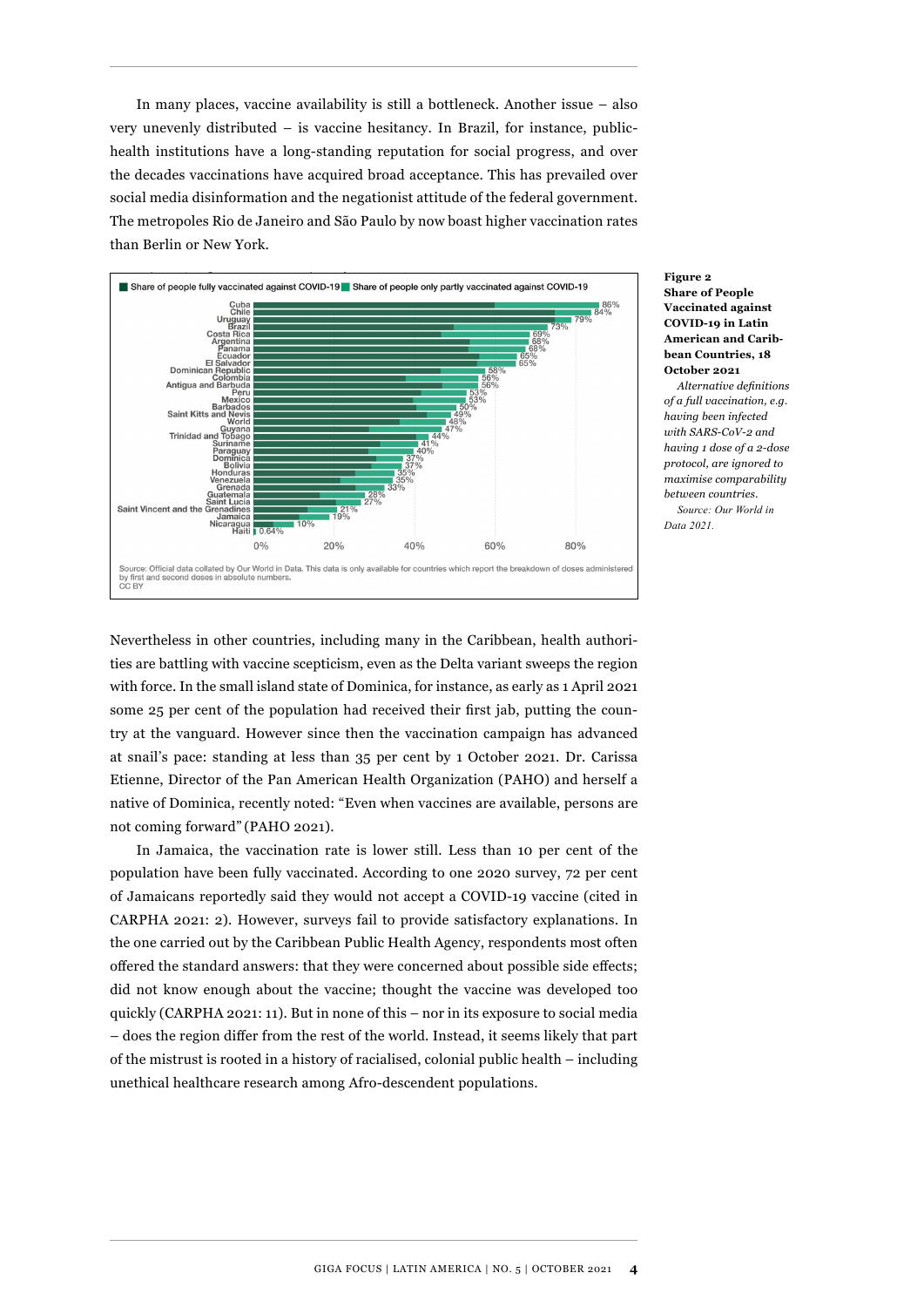#### The Delayed Entry of the Delta Variant

Since this summer the Delta VOC's predominance has been observed globally, however not (yet) in all of South America. In Colombia the Mu variant still dominates, in Bolivia the Gamma variant, while in Peru the Lambda variant maintains a strong presence. Whether these have delayed the rise of the Delta variant or whether its late introduction is simply a matter of reduced international connectivity remains a matter of debate. Nonetheless, there is little doubt that the increased transmissibility of the Delta variant will lead to its dominance in those countries eventually.

In Mexico, where the Delta variant became dominant over the course of this summer, COVID-19 infection rates have gone up – but not dramatically, and not for long. Argentine health minister Carla Vizzotti warned that it will be impossible to prevent the Delta variant from circulating in the country; indeed, it has come to represent 50 per cent of cases in the latest samples. In Brazil, many feared that the Delta variant would produce another wave of devastation in a country which has already mourned 600,000 dead. However, even with the Delta variant fully dominating by now and despite a relaxing of social-distancing measures so far no major increase in infection rates has been seen.

This is all the more remarkable as in the Caribbean the picture is the absolute opposite. The latter had passed impressively lightly through the early waves of the pandemic compared to mainland Latin America. However, this changed when the Delta VOC reached the Caribbean's islands this summer. The first country hit was Cuba, where spiralling infection rates brought the island's healthcare system to the brink of collapse. More recently, it has been the island states of the anglophone Caribbean seeing an explosion of cases – battering their healthcare systems and putting them among the countries with the world's highest per capita incidences of infection (Figure 3).



**Figure 3 Daily New Confirmed COVID-19 cases per Million People, Selected Latin American and Caribbean Countries, 19 October 2021**

*Shown is the rolling 7-day average. The number of confirmed cases is lower than the number of actual cases; the main reason for that is limited testing. "South America" includes Brazil and Peru, but not Central America and Mexico.*

*Source: Our World in Data 2021.*

## Partial Immunity through Past Infection

So what explains these regional differences? Combined with insufficient vaccination rates, the crucial difference is probably the Caribbean's comparatively low exposure to the virus in the first year and a half of the pandemic. In both Central and South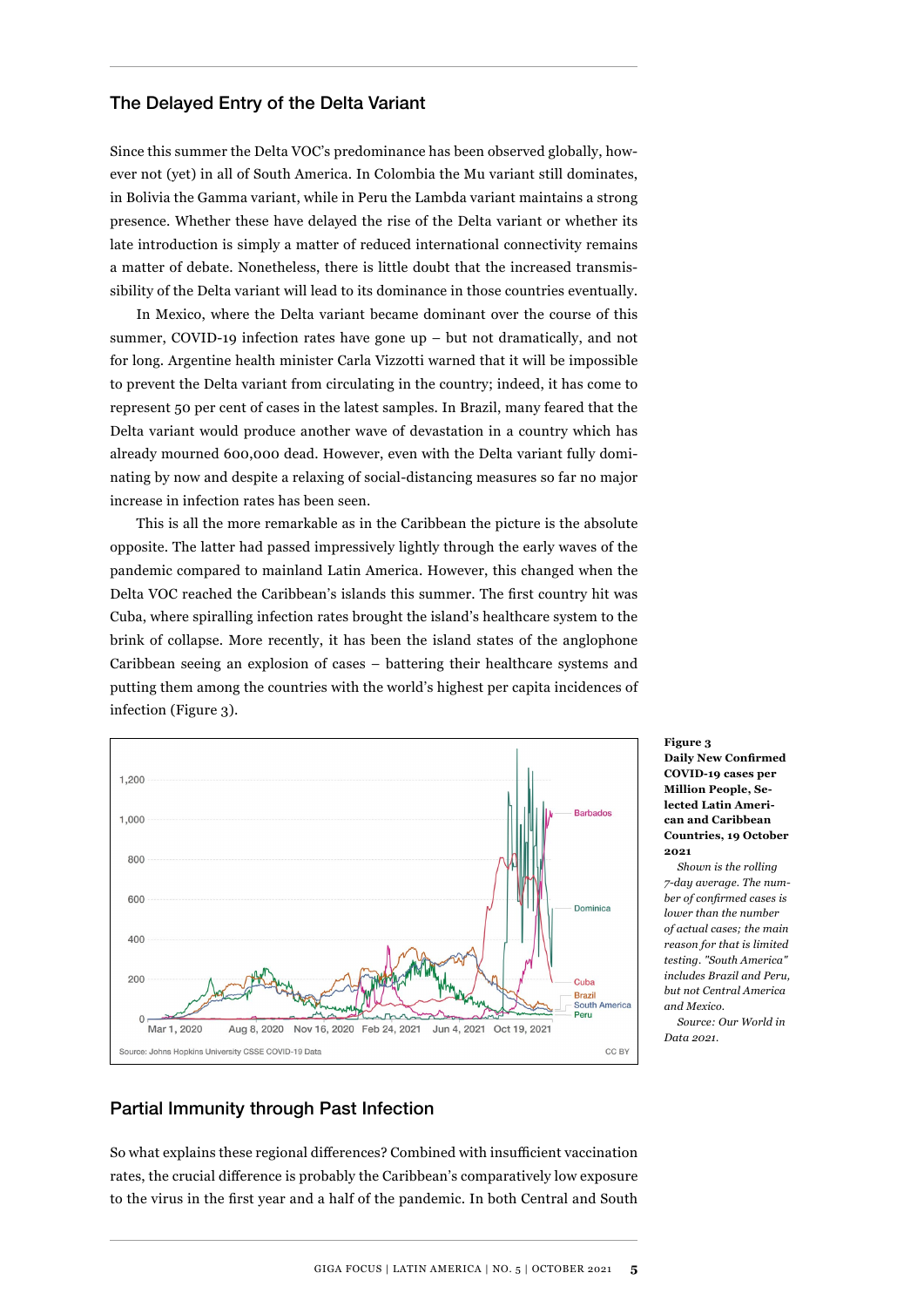America in contrast, the raging pandemic left hundreds of thousands dead, and millions infected. Brazil, for instance, has reported almost 20 million confirmed cases as of October 2021, more than 10 per cent of the country's total population. This may just be the tip of the iceberg, given the high proportion of asymptomatic or mild infections (estimated at around 80 per cent in most studies) and low testing capacities. In consequence, it is very likely that in Brazil – as in many other Latin American countries too – COVID-19 infections have been much more widespread than official data can capture.

The rate of undetected infections will be particularly high among the young, as well as in rural and poor urban settings where insufficient healthcare infrastructures likely intersect with test avoidance since mandatory quarantine is perceived as incompatible with the income imperatives of day labourers or street vendors. Consequently, past COVID-19 infections have mediated partial immunity, complementing the advent of vaccine programmes – but at a desperate cost in terms of both individual suffering and societal disruption.

The way to know more about the pervasiveness of past infections is studies on "seropositivity" – that is, blood analyses showing antibodies from past infections no matter whether one was symptomatic or not, and regardless of whether the case was reported or not. Unfortunately, such studies are not systematically available for the whole continent. But some case studies do show high rates of "hidden infections." For instance, a March 2021 study in northern Peru's San Martín region showed an overall 59.0 percent seroprevalence, diverging substantially from reported incidence (Moreira-Soto et al. 2021). However, earlier studies from 2020 reporting stunning seroprevalence rates of around 70 per cent from Iquitos in the Peruvian Amazon (Alvarez-Antonio et al. 2021) or Manaus in the Brazilian Amazon (Buss et al. 2021) have to be taken with caution. Antibody tests used in Latin America frequently are neither designed nor validated for usage in tropical regions and can lead to false positives, as shown in Moreira-Soto et al. (2021) and Yadouleton et al. (2021) (Drexler a co-author in both). This may in part explain renewed outbreaks in Iquitos and Manaus, when some thought herd immunity had already been reached.

Despite these caveats, in Latin America (partial) immunity likely not only comes from vaccination but also from the high rates of those who have experienced COVID-19 infection – symptomatic or not, detected or not. **[1]** This also helps to explain why the arrival of the Delta variant has caused such havoc in the Caribbean: Here, initially, the pandemic had been kept at bay better than elsewhere. Dominica, for instance, did not have to report a single fatality for more than a year and a half after the outbreak of the pandemic, and other anglophone island states had similarly impressive low infection and death rates.

Precisely because of that success, in the Caribbean the Delta variant encountered a population in which only the vaccinated had some immunity, and very few of the non-vaccinated. It should be noted that, luckily, across all of Latin America and the Caribbean high numbers of infections do not translate into similarly high fatality rates as those witnessed during the early phases of the pandemic. This is due to increased vaccination of the elderly and other at-risk population strata.

**1** Recent studies show that the combination of infection then followed by an mRNA vaccine being administered brings especially good protection – also against new variants like Delta (Schmidt et al. 2021).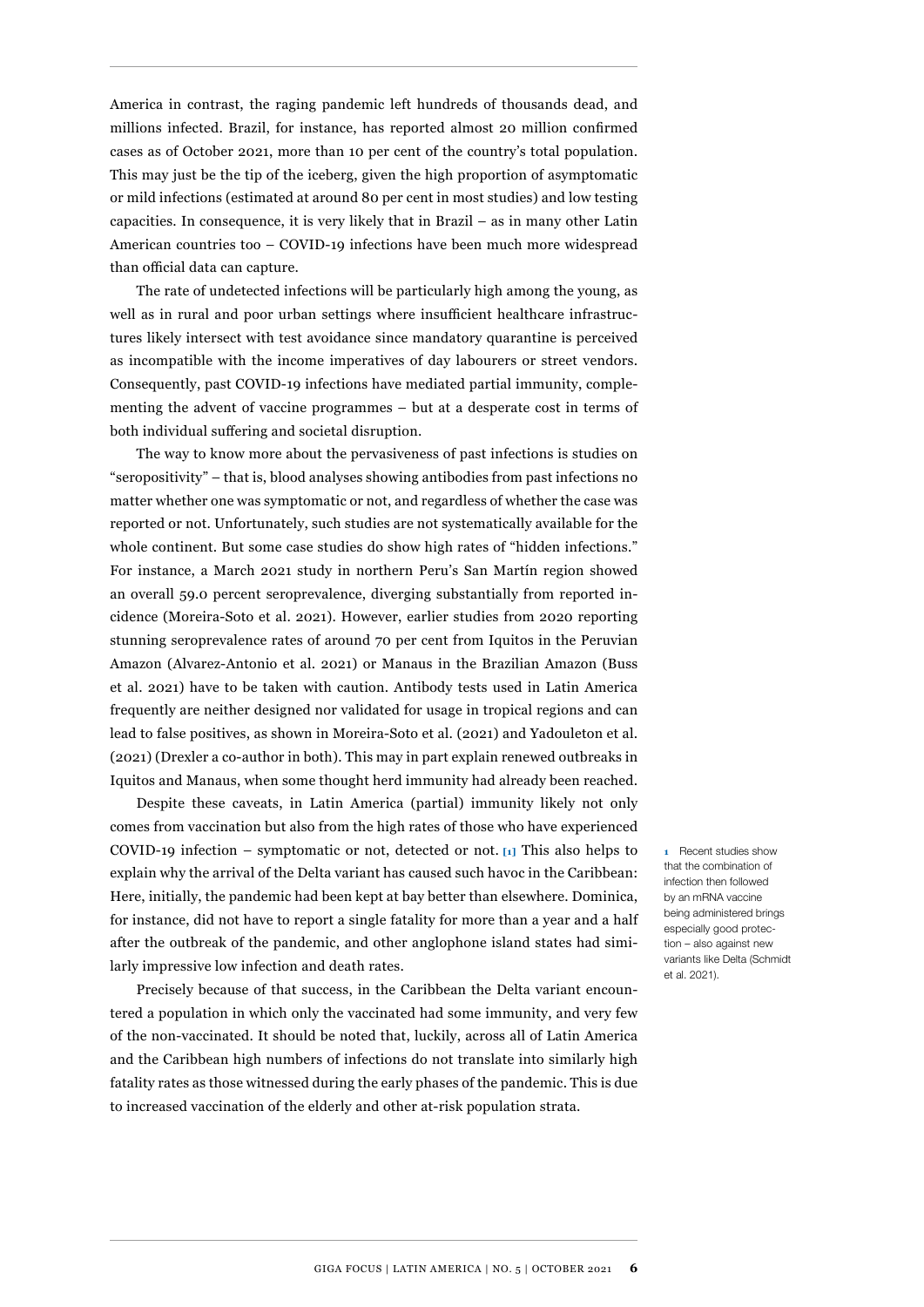#### A Complex Mix of Vaccines

Understanding the course of the pandemic also requires scrutinising which vaccines have been used in the region. They can be split into four categories:

- The vectored vaccines like those from AstraZeneca, Johnson & Johnson, or the Russian Sputnik (adenovirus vectors carrying the gene encoding the spike surface protein of the new coronavirus)
- The mRNA vaccines like those from Pfizer/BioNTech and Moderna (a modified messenger RNA encoding the spike protein)
- The inactivated vaccines like SinoVac and Sinopharm (relying on cultivated SARS-CoV-2 that is chemically inactivated, for example by formaldehyde)
- The protein-subunit-based vaccines like both of Cuba's, Abdala and Soberana (relying on the receptor-binding domain of the spike protein, in the case of Soberana coupled to tetanus toxoid to increase immunogenicity).

Each of these vaccine formulations has its advantages and disadvantages in the Latin American context. The mRNA vaccines have shown extremely high efficacy in preventing disease, but require storage at very low temperatures. During the early days of the pandemic, those mRNA vaccines were neither available to nor logistically manageable in most countries of the region. Sputnik was offered by the Russian authorities early on, but geopolitical negotiations limited availability and did not allow widespread usage in the region. Inactivated vaccines produced in China were available and affordable and thus formed the backbone of the early vaccination programmes. Both Cuban vaccines rely on relatively simpler technology, and as such they are fairly easy to produce, to store, and to administer – even if they require multiple shots each.

All these vaccines thus afford some protection against COVID-19, but at different levels of efficacy. In the Latin American context, this became clearest when Chile – which until then had 93 per cent reliance on the SinoVac vaccine – suffered yet another wave of infections this April despite what was back then Latin America's highest vaccination coverage (50 per cent of the population having received at least one dose). This may well be associated with relatively lower efficacy of inactivated vaccines due to changes in protein structure caused by the chemicals used for virus inactivation, affording reduced immunogenicity. To contain this deadly wave the country had to return to non-pharmaceutical interventions such as lockdown measures, which in turn contributed to the severe economic crisis the country – as all of Latin America – has been suffering in the wake of the pandemic. As of late 2021, mRNA and vectored live vaccines have become more widely available and most countries have come to using a broad spectrum of vaccine formulations, mixing them successfully.

#### Vaccines: From Donations to Domestic Production

During 2020 and early 2021, Europe and the US secured the bulk of the vaccines produced by Western companies for their own populations, with most countries in Latin America turning to China, India, and Russia instead. Over time, however, vaccine diplomacy has changed colours. With its domestic vaccination campaign having stagnated, Washington is passing on millions of excess doses to other countries.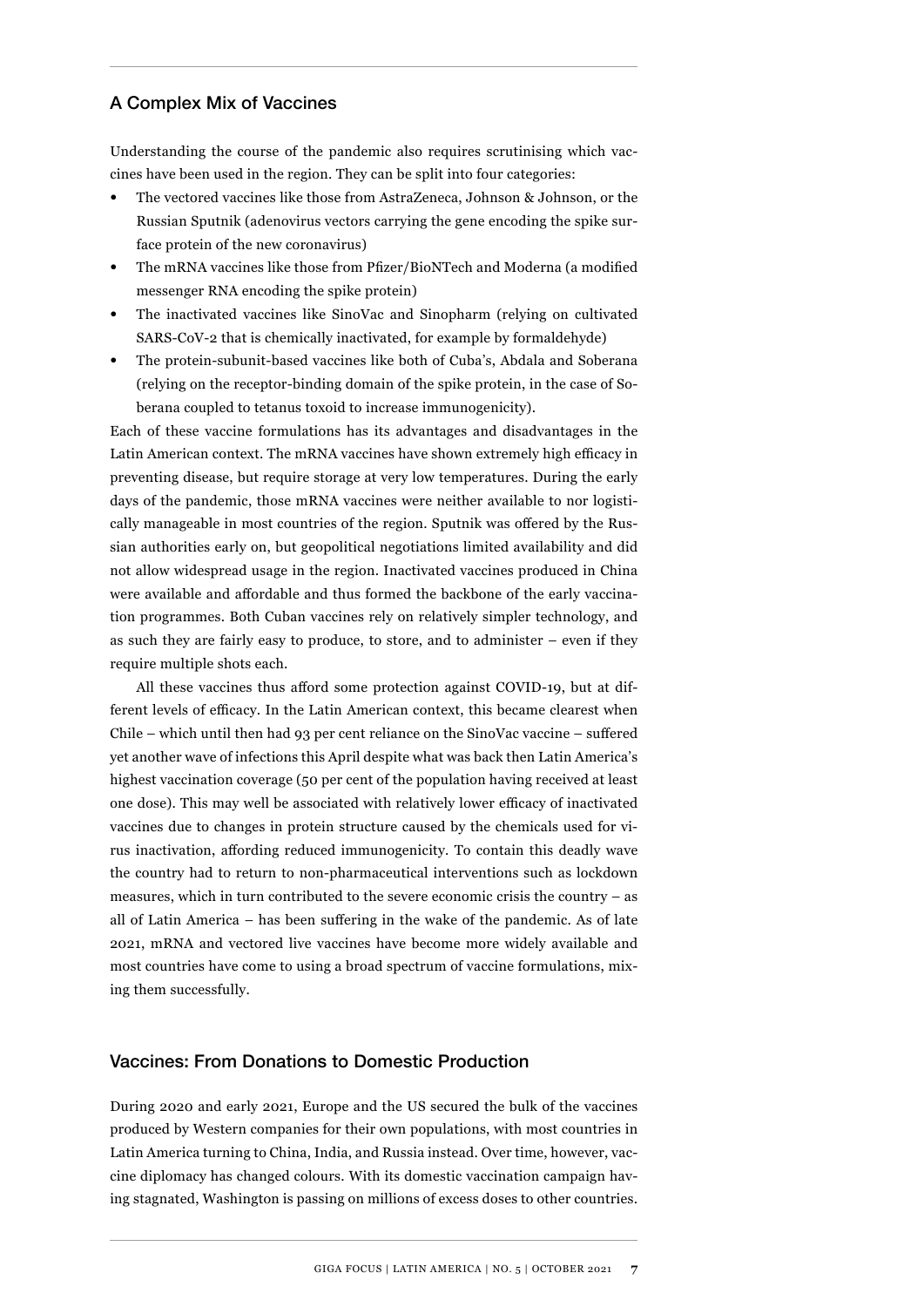The US has by now become the prime vaccine donor to Latin America (Harrison 2021). Beyond donations, Latin American countries have also sought direct procurement from producers as well as acquisition via the multilateral COVAX facility in its different forms.

COVAX, to which Europe, the US, and other developed nations pledged billions of euros, initially got off to a slow start. For supplies, it largely relied on India's vaccine production; with the latter's own massive COVID-19 outbreak in April, however, all vaccine exports were halted to cater to domestic demand first. Even if COVAX, working together with the PAHO, has distributed more than 20 million vaccine doses to Latin America and the Caribbean this is still far below what was originally planned and pledged. Despite deliveries now increasing, disappointment with COVAX still weighs heavily throughout the region. One consequence is that the PAHO has struck separate deals to buy millions of Chinese Sinopharm and Sinovac vaccine doses, as well as AstraZeneca ones too.

Initiatives for the local development of COVID-19 vaccines or the licenced production of existing vaccines have proven to be more complex than initially hoped. However, a Mexican-Argentine collaborative project with AstraZeneca reported to have shipped its first batch of a million locally produced vaccines to Argentina, Belize, Bolivia, and Paraguay in June 2021 (Navarro 2021). Cuba's vaccines are a different case besides, as they are not produced under licence from international companies but are original developments by the island's biotech sector – a remarkable accomplishment given the economic constraints of the country and the fact that much richer states and deep-pocketed global pharma companies failed to achieve this.

However, as mass production of the vaccine took longer than planned, the island started its vaccination campaign late – paying a heavy price for that. The arrival of the Delta variant in June 2021 led to a surge of infections wreaking havoc on the Cuba's healthcare sector, traditionally the country's pride. If Cuba initially gained international repute by sending doctors and health workers abroad to fight the pandemic, it now had to seek medical and other humanitarian support from outside.

While Cuba's vaccines have yet to receive World Health Organization recognition, they have stood the test of practical implementation. Once the island's vaccination campaign got under way it gradually brought the curve of infections down. Efficacy in the face of the Delta variant may eventually be less than the 90 per cent officially announced following clinical trials, but the Cuban vaccines have clearly been instrumental in getting the pandemic under control.

Cuba also became the world's first country to vaccinate children aged two and over. By the end of 2021, the island will likely have fully vaccinated 90 per cent of its population. With domestic demand covered, first shipments of Cuban vaccines have been exported to Venezuela and Vietnam. While they probably will not get recognition in Europe or the US any time soon, Cuban vaccines can be a helpful low-cost addition in the vaccination campaigns in Latin America, and in the Global South more generally.

However, Latin America will also need to expand its own capacity to develop and produce vaccines. The PAHO has selected two biomedical centres in Argentina and Brazil as regional hubs to develop and produce mRNA vaccines. **[2]** In mid-October 2021 Mexico signed a deal with Russia to produce the Sputnik vaccine in state laboratories. Pfizer/BioNTech announced commencing production together

**2** In Brazil, this is the Bio-Manguinhos Institute of Technology on Immunobiologicals at Fiocruz, the country's premier biomedical laboratory; in Argentina, Sinergium Biotech, a private sector biopharmaceutical company.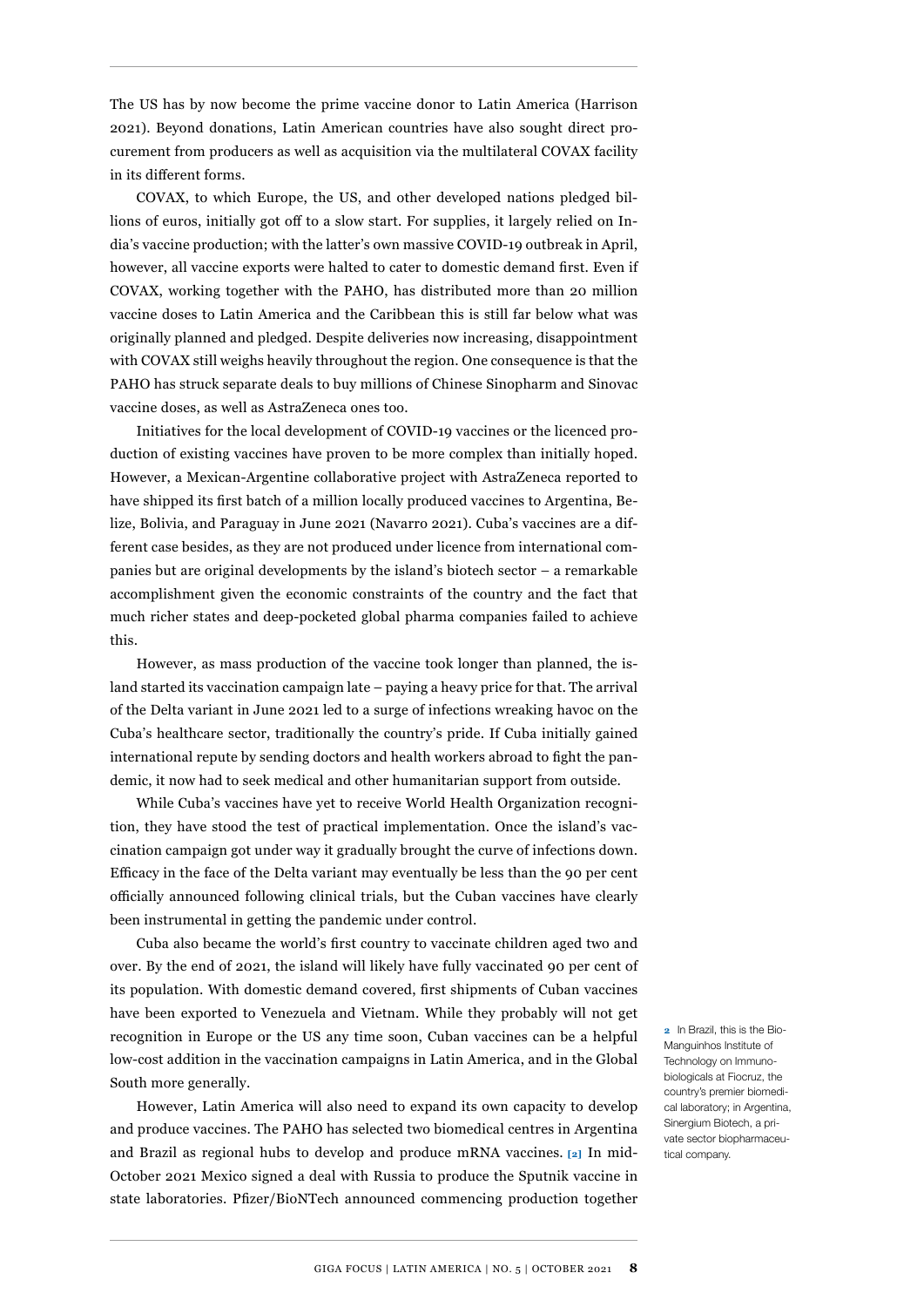with Brazil's Eurofarma corporation, with at least 100 million doses annually projected for distribution in the region (Burger and Mishra 2021).

#### What Is to Be Done?

It may be that most of Latin America indeed has passed through the worst: The drama of infections spiralling out of control, hospitals being overrun, and a death toll measured in the hundred thousands may not see a repeat. However we do not know if new SARS-CoV-2 mutations will continue to thrive among partially immune populations, as some studies suggest (Baj et al. 2021). There is much about the new coronavirus we do not yet fully understand.

Regardless, the pandemic is far from over. It will have lasting effects on people's health still difficult to assess. Non-pharmaceutical interventions – from mask-wearing to social-distancing measures – are likely to still be indispensable in many places. Opening up once again to travel and tourism entails the risk of reinvigorating infection curves. Moreover, the pandemic has created economic and social disruptions, sharpened socio-economic inequalities, increased gender-based violence, and brought about a range of other consequences that also weigh heavily on the region's future. Not only Latin America's healthcare systems but, more broadly, the region's societies and economies will be struggling with COVID-19 for years – if not decades – to come.

What we do know: immunity – whether through vaccination, past infection, or the combination of both – will not last forever. In the case of yellow fever, childhood infection gives permanent immunity, and the effect of a single-shot jab is thought to last a lifetime. In contrast, COVID-19 immunity will wane sooner or later. Since we know this, we can prepare for it in advance. Vaccination boosters will have to become part of routine healthcare provision if we are to avoid new rounds of deadly outbreaks – and the policy measures needed to cope with them.

New medication is being developed, but as of now no magic bullet is in sight. Molnupiravir, which recently sought emergency-use authorisation in the US, may reduce the risk of hospitalisation or death significantly, but only if infection is detected at an early stage and medication is swiftly administered. Additionally, the drug's safety profile is not fully understood yet. As with previous vaccines, rich countries may secure the first produced batches for themselves, and prices will likely be prohibitively high for much of Latin America's population.

The pandemic has exposed crucial structural weaknesses that Latin American countries will need to address if they are to fare better in the future:

- The chronic underfunding and dysfunctional structures of the public-health systems need to be overcome so that they can provide effective healthcare services to the citizenry at large, not only to the well-off.
- The region will need to build up the ability to develop and mass-produce own vaccines, diagnostic equipment, and mRNA technology to reduce dependence on foreign providers.
- Cooperation and scientific exchange within the region need to become swifter and better institutionalised, be it as part of or as complement to existing supranational schemes.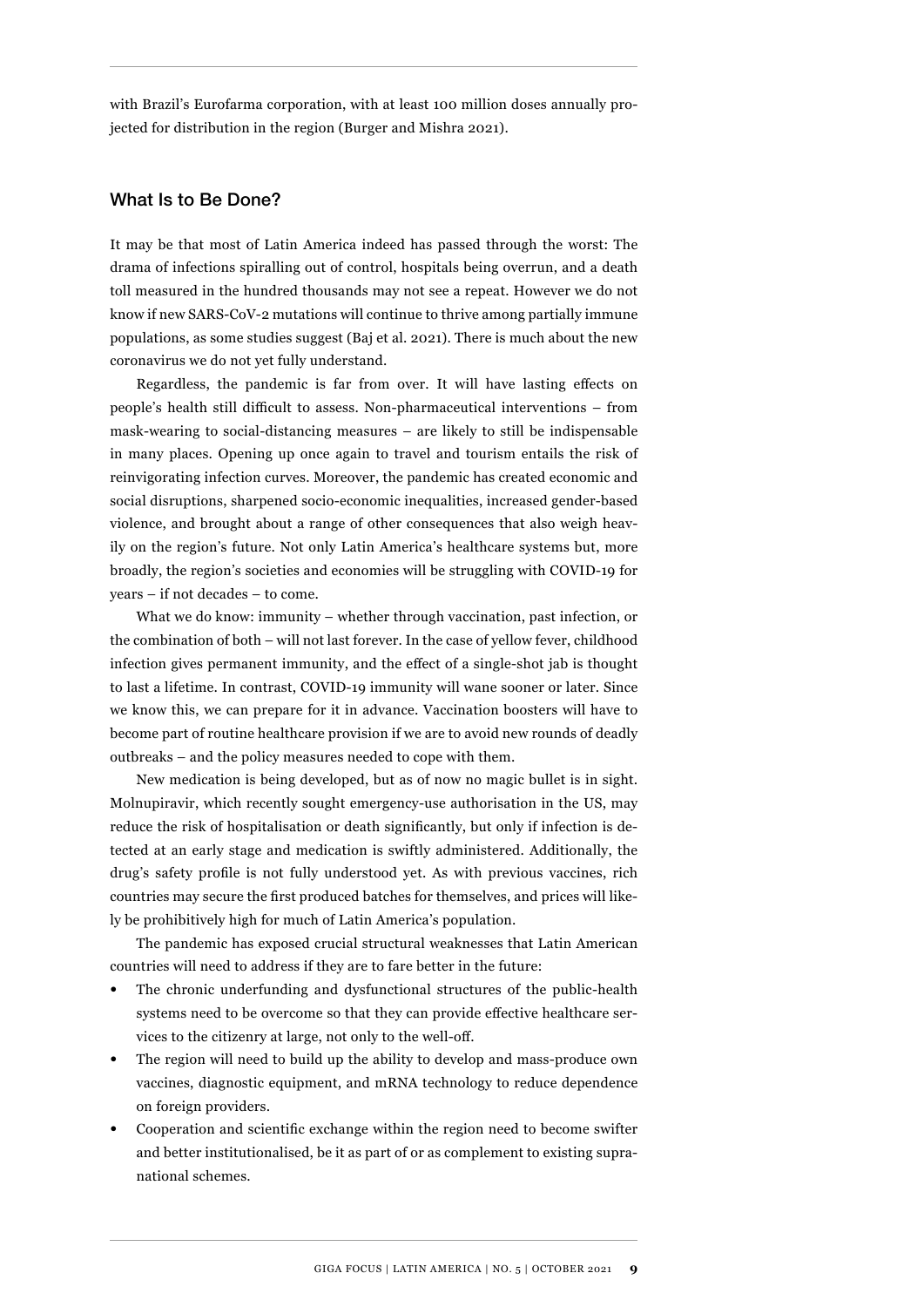- As vaccines are being produced in the region, trade in them should be eased. The Cuba-made vaccines should not be seen per ideological but rather per medical criteria. As such, they can form a vital part of the vaccine portfolio that the continent will need for many years to come.
- Ad hoc social-policy measures that helped significantly expand coverage (Blofield et al. 2020) should not be shelved as soon as the sense of emergency recedes, rather seen as an opportunity to make permanent social safety nets more resilient and inclusive.
- The severe drops seen in GDP and living standards need to be reversed by policies that indeed live up to the promise of "building back better" – that is, ones leading to more equitable and sustainable economies.
- The pandemic has also underscored the importance of political stability, of personal integrity, and of a fact-based public discourse beyond short-term partisan gains or open disinformation.

International cooperation with actors from outside the region will continue to be important in many ways. In the early phases of the pandemic, COVAX fell short of expectations; as global vaccine production increases, however, it can be a key contributor to broad and equitable access to vaccines. This is true not only in the acute current crisis but also the near future. COVAX has the potential to bridge political divides that in times of a pandemic should step aside. For instance, the initiative has provided vaccines to Venezuela simultaneous to the US government explicitly excluding that country from its bilateral vaccine donations.

Research on COVID-19 and, more broadly, on infectious diseases is a task that needs strong engagement in transnational scientific cooperation and exchange. This includes pooled funding for joint research endeavours but also support for lab infrastructure and diagnostic capacities throughout Latin America. One such initiative is the "German-Latin American Centre of Infection & Epidemiology Research and Training" (GLACIER), in which both authors are involved and which aims at facilitating mutual learning and knowledge-sharing between universities and research centres in Germany, Cuba, Mexico, and throughout Central America.

Swiss author Friedrich Dürrenmatt, in the epilogue to his 1962 drama *The Physicists*, famously posited: "What concerns all, only all can solve. Each individual attempt to solve in isolation what concerns all must fail." There is no national solution to a pandemic. As long as SARS-Cov2 remains unchecked in any part of the globe it will continue its process of mutation – potentially putting at risk the effectiveness of vaccinations and other measures. The fight against infectious diseases – and, more broadly, for global public health – is, then, a concern which "only all can solve."

#### **References**

- Alvarez-Antonio, Carlos et al. (2021), Seroprevalence of Anti-SARS-CoV-2 Antibodies in Iquitos, Peru in July and August, 2020: A Population-Based Study, in: *The Lancet Global Health*, 9, e925-e931, [www.thelancet.com/action/showPdf?p](https://www.thelancet.com/action/showPdf?pii=S2214-109X%2821%2900173-X) [ii=S2214-109X%2821%2900173-X](https://www.thelancet.com/action/showPdf?pii=S2214-109X%2821%2900173-X) (19 October 2021).
- Baj, Andreina et al. (2021), Breakthrough Infections of E484K-Harboring SARS-CoV-2 Delta Variant, Lombardy, Italy, in: E*merg Infect Dis*, 9 September, Epub ahead of print, [wwwnc.cdc.gov/eid/article/27/12/21-1792\\_article](https://wwwnc.cdc.gov/eid/article/27/12/21-1792_article) (19 October 2021).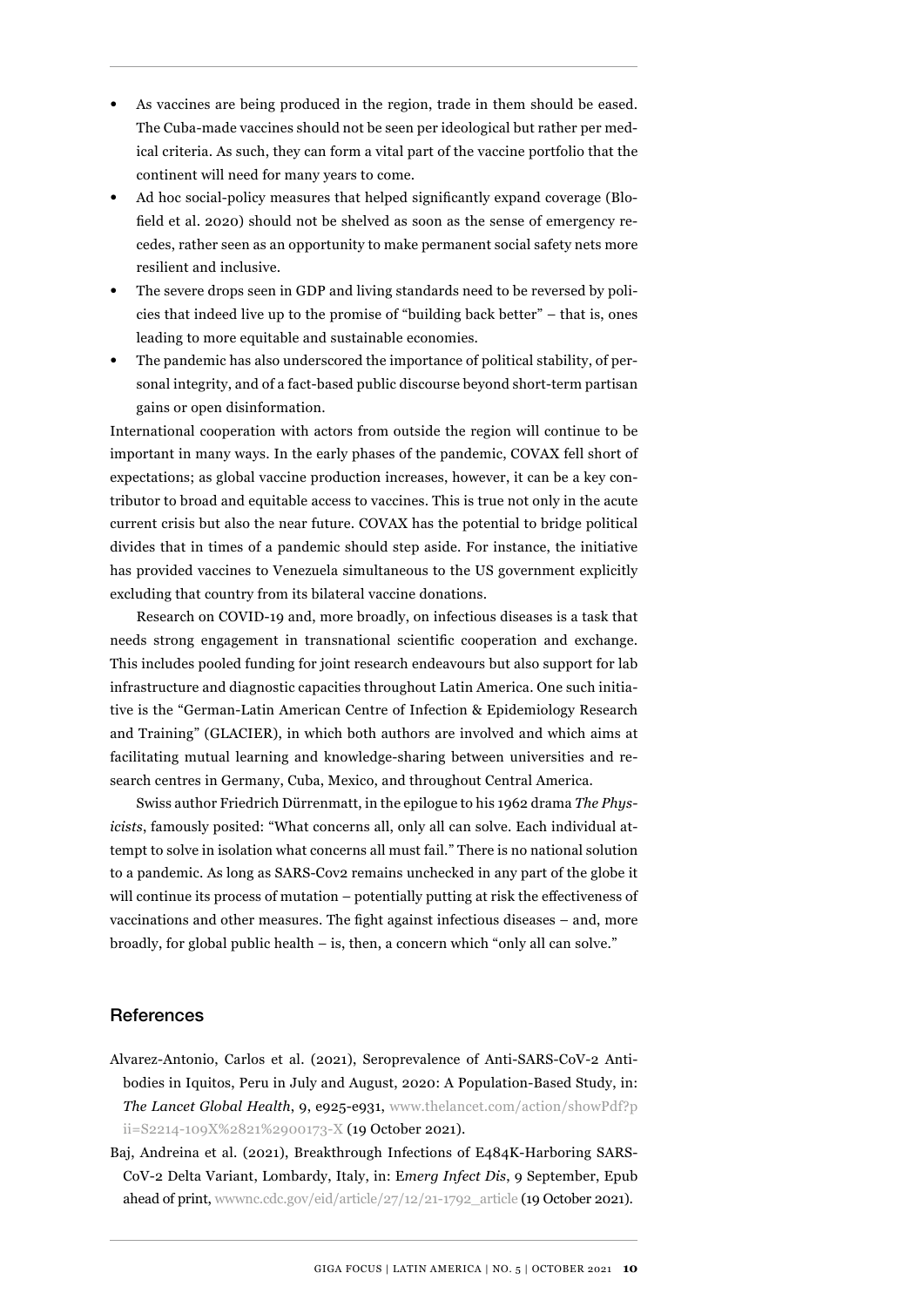- Blofield, Merike, Cecilia Giambruno, and Fernando Filgueira (2020), *Policy Expansion in Compressed Time: Assessing the Speed, Breadth and Sufficiency of Post-COVID-19 Social Protection Measures in 10 Latin American Countries*, ECLAC Social Policy Series 235, September, [https://repositorio.cepal.org/bitstream/](https://repositorio.cepal.org/bitstream/handle/11362/46016/4/S2000593_en.pdf) [handle/11362/46016/4/S2000593\\_en.pdf](https://repositorio.cepal.org/bitstream/handle/11362/46016/4/S2000593_en.pdf) (19 October 2021).
- Burger, Ludwig, and Manas Mishra (2021), Brazil's Eurofarma to make Pfizer COVID-19 Shots for Latin America, in: *Reuters*, 26 August, [www.reuters.com/](https://www.reuters.com/world/americas/pfizer-biontech-sign-deal-with-brazils-eurofarma-make-covid-19-shots-2021-08-26/) [world/americas/pfizer-biontech-sign-deal-with-brazils-eurofarma-make-covid-](https://www.reuters.com/world/americas/pfizer-biontech-sign-deal-with-brazils-eurofarma-make-covid-19-shots-2021-08-26/)[19-shots-2021-08-26/](https://www.reuters.com/world/americas/pfizer-biontech-sign-deal-with-brazils-eurofarma-make-covid-19-shots-2021-08-26/) (19 October 2021).
- Buss, Lewis F. et al. (2021), Three-Quarters Attack Rate of SARS-CoV-2 in the Brazilian Amazon During a Largely Unmitigated Epidemic, in: *Science*, 371 (6526), [www.science.org/doi/pdf/10.1126/science.abe9728](https://www.science.org/doi/pdf/10.1126/science.abe9728) (19 October 2021).
- CARPHA (Caribbean Public Health Agency) (2021), *COVID-19 Vaccine Acceptance Among Active Social Media Users in the Caribbean*, Port of Spain: CARPHA, [https://carpha.org/Portals/0/Publications/Summary%20Results%20of%20](https://carpha.org/Portals/0/Publications/Summary%20Results%20of%20COVID-19%20Vaccine%20Acceptance%20Survey.pdf) [COVID-19%20Vaccine%20Acceptance%20Survey.pdf](https://carpha.org/Portals/0/Publications/Summary%20Results%20of%20COVID-19%20Vaccine%20Acceptance%20Survey.pdf) (19 October 2021).
- ECLAC, and PAHO (Economic Commission for Latin America and the Caribbean, and Pan American Health Organization) (2021), *The Prolongation of the Health Crisis and Its Impact on Health, The Economy and Social Development*, COVID-19 report, Santiago de Chile, Washington, DC: ECLAC, and PAHO, 14 October, [https://repositorio.cepal.org/bitstream/handle/11362/47302/1/S210059](https://repositorio.cepal.org/bitstream/handle/11362/47302/1/S2100593_en.pdf) [3\\_en.pdf](https://repositorio.cepal.org/bitstream/handle/11362/47302/1/S2100593_en.pdf) (19 October 2021).
- Harrison, Chase (2021), *Tracker: U.S. Vaccine Donations to Latin America, AS, and COA (Americas Society, and Council of the Americas)*, 30 September, [www.](https://www.as-coa.org/articles/tracker-us-vaccine-donations-latin-america) [as-coa.org/articles/tracker-us-vaccine-donations-latin-america](https://www.as-coa.org/articles/tracker-us-vaccine-donations-latin-america) (19 October 2021).
- Hoffmann, Bert (2021), The Caribbean's Skilful Vaccine Diplomacy, in: *International Politics and Society*, 31 March, [www.ips-journal.eu/topics/foreign-and-secu](https://www.ips-journal.eu/topics/foreign-and-security-policy/the-caribbeans-skilful-vaccine-diplomacy-5084/)[rity-policy/the-caribbeans-skilful-vaccine-diplomacy-5084/](https://www.ips-journal.eu/topics/foreign-and-security-policy/the-caribbeans-skilful-vaccine-diplomacy-5084/) (19 October 2021).
- Moreira-Soto, Andrés et al. (2021), *High SARS-CoV-2 Seroprevalence in Rural Peru, a cross-sectional population-based study*, [https://medrxiv.org/cgi/con](https://medrxiv.org/cgi/content/short/2021.10.19.21265219v1) [tent/short/2021.10.19.21265219v1](https://medrxiv.org/cgi/content/short/2021.10.19.21265219v1) (24 October 2021).
- Navarro, Andrea (2021), *Mexico Ships First Locally Made Astra Shots to Latin America*, Bloomberg, 14 June, [www.bloomberg.com/news/articles/2021-06-14/](https://www.bloomberg.com/news/articles/2021-06-14/mexico-ships-first-locally-made-astra-shots-to-latin-america) [mexico-ships-first-locally-made-astra-shots-to-latin-america](https://www.bloomberg.com/news/articles/2021-06-14/mexico-ships-first-locally-made-astra-shots-to-latin-america) (19 October 2021).
- Our World in Data (2021), *Statistics and Research Coronavirus Pandemic (COVID-19)*, <https://ourworldindata.org/coronavirus>(19 October 2021).
- PAHO (Pan American Health Organization) (2021), *PAHO Director Appeals to Caribbean People to Get Vaccinated, Observe Protective Measures*, 11 August, [www.paho.org/en/news/11-8-2021-paho-director-appeals-caribbean-people](https://www.paho.org/en/news/11-8-2021-paho-director-appeals-caribbean-people-get-vaccinated-observe-protective-measures)[get-vaccinated-observe-protective-measures](https://www.paho.org/en/news/11-8-2021-paho-director-appeals-caribbean-people-get-vaccinated-observe-protective-measures) (19 October 2021).
- Schmidt, Fabian et al. (2021), High Genetic Barrier to SARS-CoV-2 Polyclonal Neutralizing Antibody Escape, in: *Nature*, 20 September, Epub ahead of print, PMID: 34544114, [www.nature.com/articles/s41586-021-04005-0](https://www.nature.com/articles/s41586-021-04005-0) (19 October 2021).
- Yadouleton, Anges et al. (2021), Limited Specificity of Serologic Tests for SARS-CoV-2 Antibody Detection, Benin, in: *Emerg Infect Dis*, January, 27, 1, 233–237, [wwwnc.cdc.gov/eid/article/27/1/20-3281\\_article](https://wwwnc.cdc.gov/eid/article/27/1/20-3281_article) (19 October 2021).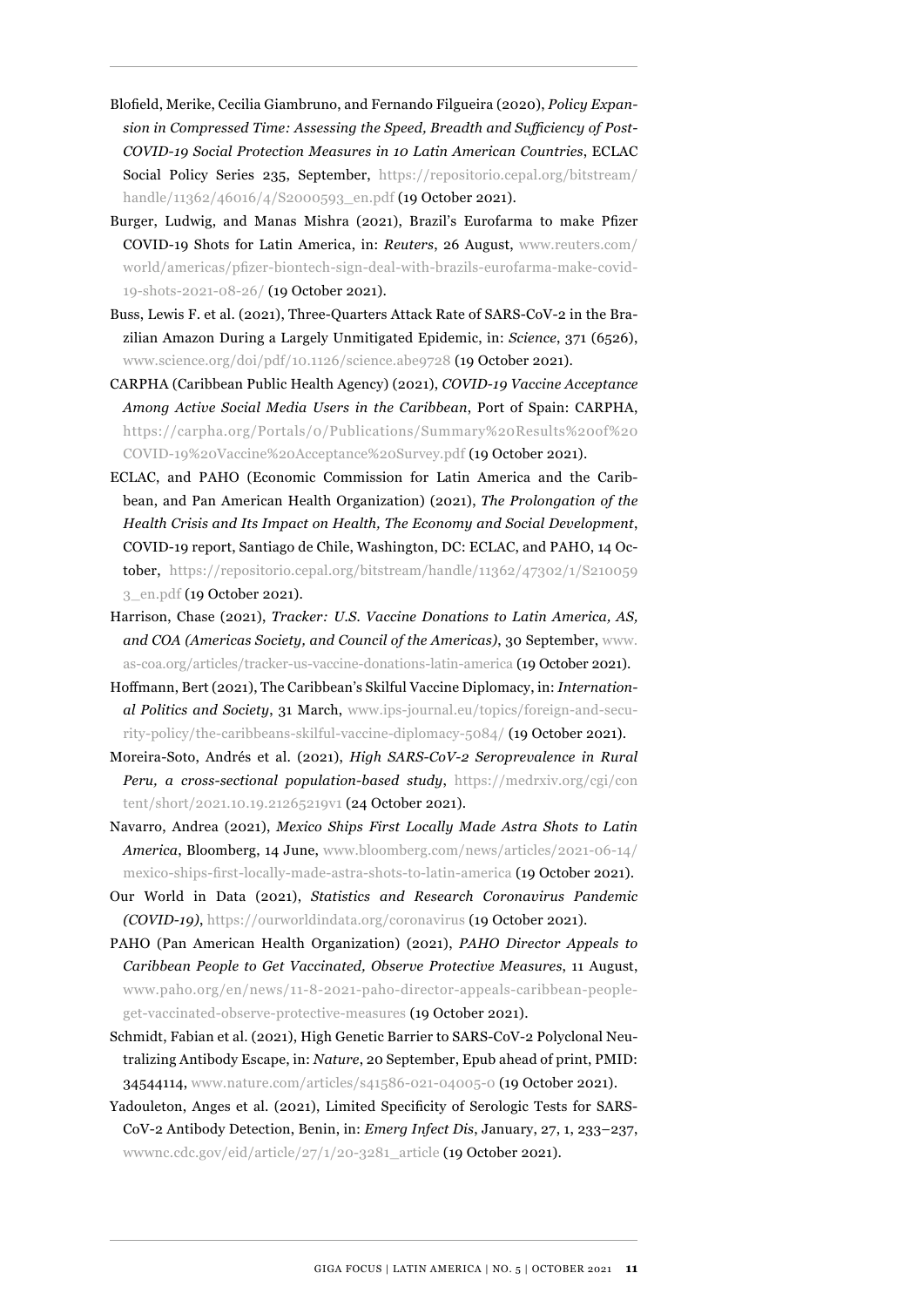#### About the Authors

Prof. Dr. Jan Felix Drexler is Professor of Virology at Charité – Universitätsmedizin Berlin*.* He is an expert in Epidemiology and diagnostics of emerging viruses. With a long trajectory of research in Latin America, in the current COVID-19 crisis he has been called on to advise governments in Latin America on numerous occasions. He is co-leader of the "German-Latin American Centre of Infection & Epidemiology Research and Training" (GLACIER) and the head of the "Diálogo pandémico" initiative. For more information, see: [https://virologie-ccm.charite.](https://virologie-ccm.charite.de/fileadmin/user_upload/microsites/m_cc05/virologie-ccm/bilder_upload/ag_drexler/20210301_Aktualisierung_Factsheet_de_update.pdf) [de/fileadmin/user\\_upload/microsites/m\\_cc05/virologie-ccm/bilder\\_upload/ag\\_](https://virologie-ccm.charite.de/fileadmin/user_upload/microsites/m_cc05/virologie-ccm/bilder_upload/ag_drexler/20210301_Aktualisierung_Factsheet_de_update.pdf) [drexler/20210301\\_Aktualisierung\\_Factsheet\\_de\\_update.pdf](https://virologie-ccm.charite.de/fileadmin/user_upload/microsites/m_cc05/virologie-ccm/bilder_upload/ag_drexler/20210301_Aktualisierung_Factsheet_de_update.pdf) and [www.dw.com/](https://www.dw.com/es/actualidad/di%C3%A1logo-pand%C3%A9mico/s-7578) [es/actualidad/di%C3 %A1logo-pand%C3%A9mico/s-7578.](https://www.dw.com/es/actualidad/di%C3%A1logo-pand%C3%A9mico/s-7578) felix.drexler@charite.de,

[https://virologie-ccm.charite.de/metas/person/person/address\\_detail/drexler/](https://virologie-ccm.charite.de/metas/person/person/address_detail/drexler/)

Prof. Dr. Bert Hoffmann is Lead Researcher at the GIGA Institute for Latin American Studies, Head of the GIGA Berlin Office, and Professor of Political Science at Freie Universität Berlin. Recently, he has published on how in Latin America pandemics have been banned from public memory and on the social-policy implications of the COVID-19 pandemic. As a Principal Investigator in the GLACIER project he is leading, together with colleagues from the Universidad de Costa Rica, a comparative study of vaccination policies in the participating countries.

bert.hoffmann@giga-hamburg.de,

[www.giga-hamburg.de/en/team/11564460-hoffmann-bert/](https://www.giga-hamburg.de/en/team/11564460-hoffmann-bert/)

# Related GIGA Research

Each GIGA Regional Institute and Research Programme is carrying out a series of research projects on the impact of the COVID-19 pandemic, including its effects on executive personalisation, civil society actors, dynamics of conflict and violence, state and non-state armed actors, gender-based violence, social policies, and multilateralism. The GIGA is also part of the German Academic Exchange Service (DAAD)-funded "German-Latin American Centre of Infection & Epidemiology Research and Training" (GLACIER). For more information, see: [www.giga-hamburg.](https://www.giga-hamburg.de/en/research-and-transfer/topics/coronavirus-and-the-global-south/) [de/en/research-and-transfer/topics/coronavirus-and-the-global-south/](https://www.giga-hamburg.de/en/research-and-transfer/topics/coronavirus-and-the-global-south/).

## Related GIGA Publications

- Basedau, Matthias, and Mora Deitch (2021), *One Year After: Has the COVID-19 Pandemic Increased Violence in Sub-Saharan Africa?*, GIGA Working Papers, 327, [www.giga-hamburg.de/en/publications/28487141-year-after-covid-19-pan](https://www.giga-hamburg.de/en/publications/28487141-year-after-covid-19-pandemic-increased-violence-saharan-africa/) [demic-increased-violence-saharan-africa/](https://www.giga-hamburg.de/en/publications/28487141-year-after-covid-19-pandemic-increased-violence-saharan-africa/).
- Blofield, Merike et al. (2021), *The Shadow Pandemic: Policy Efforts on Gender-Based Violence during COVID-19 in the Global South*, GIGA Focus Global, 6, October, [www.giga-hamburg.de/en/publications/28568014-shadow-pandemic](https://www.giga-hamburg.de/en/publications/28568014-shadow-pandemic-policy-efforts-gender-based-violence-during-covid-19-global-south/)[policy-efforts-gender-based-violence-during-covid-19-global-south/](https://www.giga-hamburg.de/en/publications/28568014-shadow-pandemic-policy-efforts-gender-based-violence-during-covid-19-global-south/).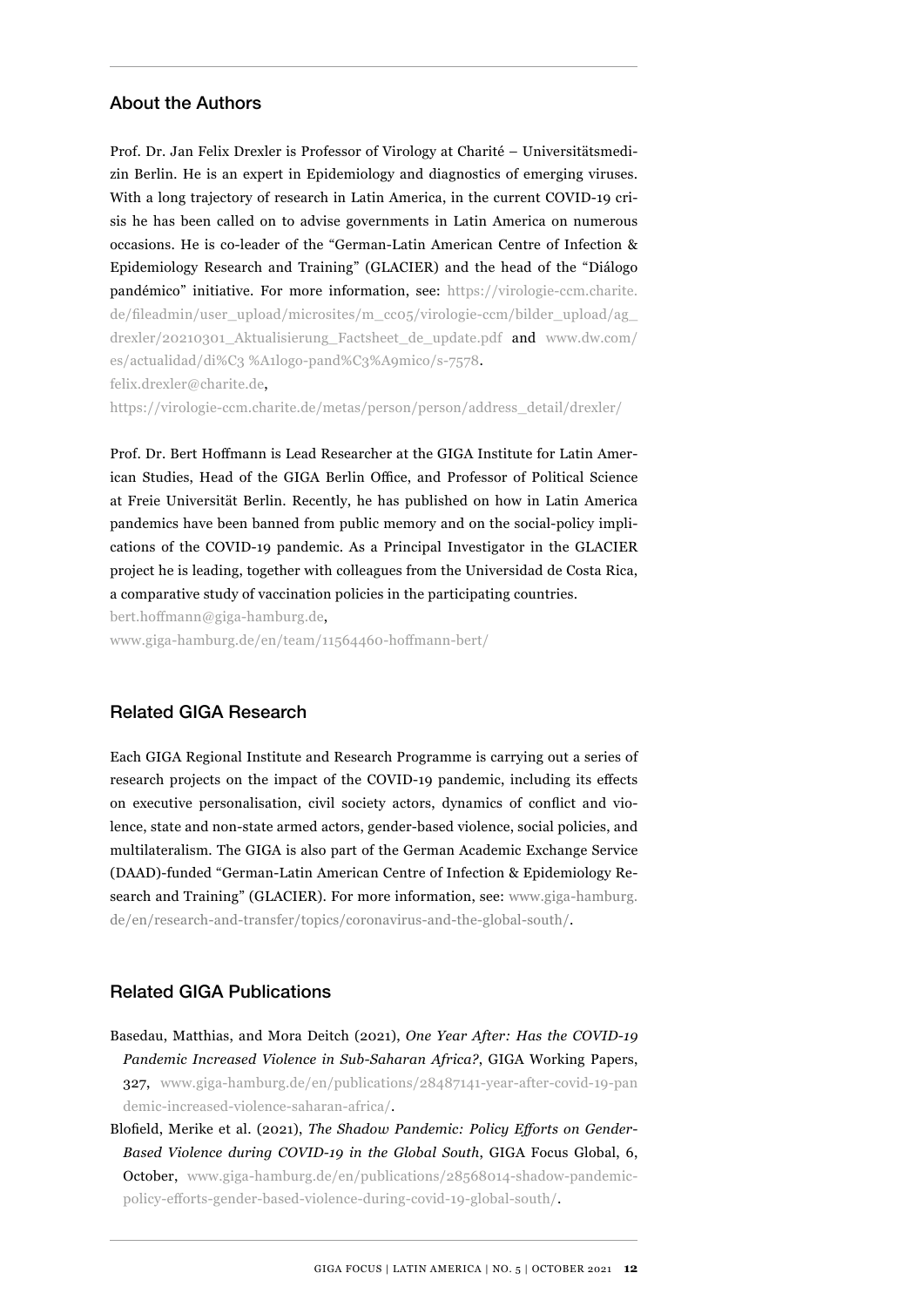- Blofield, Merike, Bert Hoffmann, and Mariana Llanos (2020), *Assessing the Political and Social Impact of the COVID-19 Crisis in Latin America*, GIGA Focus Latin America, 3, April, [www.giga-hamburg.de/en/publications/18749084-as](https://www.giga-hamburg.de/en/publications/18749084-assessing-political-social-impact-covid-19-crisis-latin-america/) [sessing-political-social-impact-covid-19-crisis-latin-america/.](https://www.giga-hamburg.de/en/publications/18749084-assessing-political-social-impact-covid-19-crisis-latin-america/)
- Hartwig, Renate, and Lisa Hoffmann (2021), *Challenging Trust in Government: COVID in Sub-Saharan Africa*, GIGA Focus Africa, 3, July, [www.giga-hamburg.](https://www.giga-hamburg.de/en/publications/25196662-challenging-trust-government-covid-saharan-africa/) [de/en/publications/25196662-challenging-trust-government-covid-saharan-africa/.](https://www.giga-hamburg.de/en/publications/25196662-challenging-trust-government-covid-saharan-africa/)
- Hoffmann, Bert (2021), *Cuba: entre la vacuna y la crisis*, Nueva Sociedad, July, <https://nuso.org/articulo/cuba-entre-la-vacunacion-y-la-crisis/>.
- Hoffmann, Bert (2020), Repressed Memory: Rethinking the Impact of Latin America's Forgotten Pandemics, in: *European Review of Latin American and Caribbean Studies*, 109, 203–211.
- Holbig, Heike (2020), *Vom Krisenherd zum Krisenheld: Chinas Umgang mit COVID-19*, GIGA Focus Asia, 4, July, [www.giga-hamburg.de/de/publikationen/](https://www.giga-hamburg.de/de/publikationen/20134211-krisenherd-krisenheld-chinas-umgang-covid-19/) [20134211-krisenherd-krisenheld-chinas-umgang-covid-19/](https://www.giga-hamburg.de/de/publikationen/20134211-krisenherd-krisenheld-chinas-umgang-covid-19/).
- Iroulo, Lynda, and Ohenda Boateng (2020), *African States Must Localise Coronavirus Response*, GIGA Focus Africa, 3, April, [www.giga-hamburg.de/en/publi](https://www.giga-hamburg.de/en/publications/19066107-african-states-must-localise-coronavirus-response/) [cations/19066107-african-states-must-localise-coronavirus-response/](https://www.giga-hamburg.de/en/publications/19066107-african-states-must-localise-coronavirus-response/).
- Kühn, David, Mariana Llanos, and Thomas Richter (2021), *Executive Personalisation in the Time of COVID-19*, GIGA Focus Global, 2, February, [www.giga](https://www.giga-hamburg.de/en/publications/23716494-executive-personalisation-in-time-of-covid-19/)[hamburg.de/en/publications/23716494-executive-personalisation-in-time-of](https://www.giga-hamburg.de/en/publications/23716494-executive-personalisation-in-time-of-covid-19/)[covid-19/.](https://www.giga-hamburg.de/en/publications/23716494-executive-personalisation-in-time-of-covid-19/)
- Narlikar, Amrita (2021), Holding Up a Mirror to the World Trade Organization: Lessons from the COVID-19 Pandemic, in: *Global Perspectives*, 2, 1, [https://doi.](https://doi.org/10.1525/gp.2021.24069) [org/10.1525/gp.2021.24069.](https://doi.org/10.1525/gp.2021.24069)
- Woertz, Eckart (2020), *COVID-19 in the Middle East and North Africa: Reactions, Vulnerabilities, Prospects*, GIGA Focus Middle East, 2, April, [www.giga](https://www.giga-hamburg.de/en/publications/19066055-covid-19-middle-east-north-africa-reactions-vulnerabilities-prospects/)[hamburg.de/en/publications/19066055-covid-19-middle-east-north-africa](https://www.giga-hamburg.de/en/publications/19066055-covid-19-middle-east-north-africa-reactions-vulnerabilities-prospects/)[reactions-vulnerabilities-prospects/](https://www.giga-hamburg.de/en/publications/19066055-covid-19-middle-east-north-africa-reactions-vulnerabilities-prospects/).